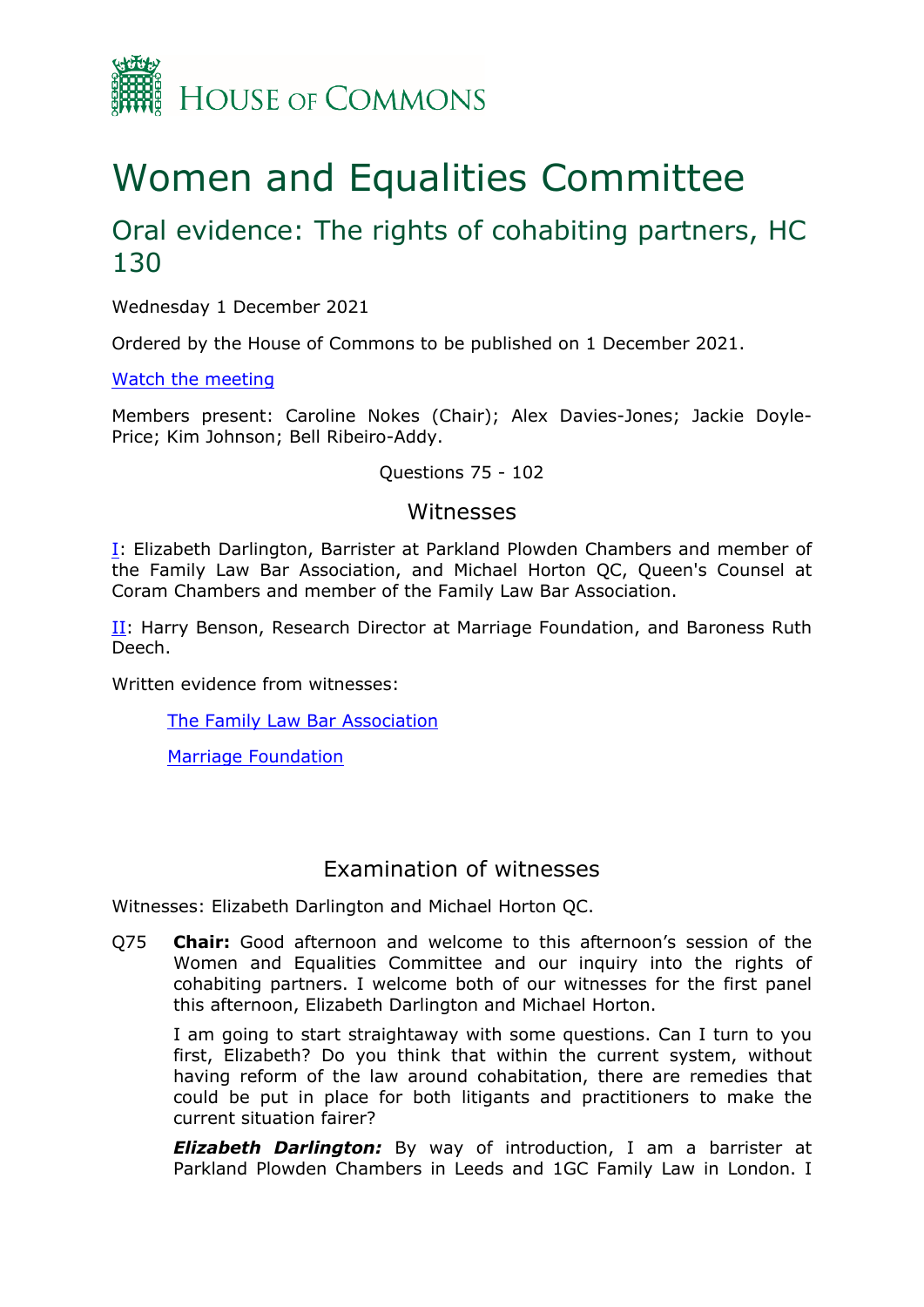

have written a number of practitioner texts on cohabitation and I am a member of the National Committee of the Family Law Bar Association.

As the Committee is no doubt aware, the current position is that legal remedies are often difficult for cohabiting couples because they fall predominantly within property law. One of the main difficulties is when there are children where there might be a potential claim under schedule 1 of the Children Act. Predominantly, claims are brought in the business and property courts because they are claims based on property law. Claims when there are children are brought under schedule 1 in the family court. At the moment, they are quite distinct, and I think it is important for the Committee to appreciate just how distinct these two jurisdictions are.

On remedies and how the current situation might be altered, because of the history and the weight of the case law that has built up behind the case law in what was the Chancery jurisdiction, now the business and property courts, it is difficult to see how much further that could go. In my view, the courts are doing what they can to stretch things as far as possible. You have no doubt heard about cases such as Stack v. Dowden in which, within the confines of property law, judges are pushing property law to try to do whatever can be done in dealing with cohabitants, but it is necessarily limited by the current structure.

Schedule 1 applications where there are children are brought for the benefit of the child, and at the moment, technically under that legislation there can be a transfer of property for the benefit of the child but case law tells us that that is only in exceptional circumstances. In the case of DN v. UD an order for a transfer was made. Mr Justice Williams made that order and that is pushing the law slightly further in the direction of a broader interpretation of what might be exceptional circumstances, but that decision is under appeal. One way might be to extend that so there can be a transfer of property for children. Another option with schedule 1, and in particular with children, might be to give the courts greater jurisdiction on maintenance for children. At the moment, the courts only have jurisdiction where the income of the paying party is over £156,000 gross per annum. To give the courts jurisdiction might be an option, although at the moment of course that is governed purely by the Child Maintenance Service so there would be some issues to sort out around that. Giving the courts the ability to look at maintenance for children could be another option.

One of the main areas in which I and the FLBA think that there could be an almost immediate improvement to the current situation—because at the moment we have these two distinct jurisdictions which often come up against each other—

#### Q76 **Chair:** Do they often conflict with each other?

*Elizabeth Darlington:* Yes. That can be the issue. If you issue a claim under the Trusts of Land and Appointment of Trustees Act for a property, property owned either by one party or jointly, in the county court or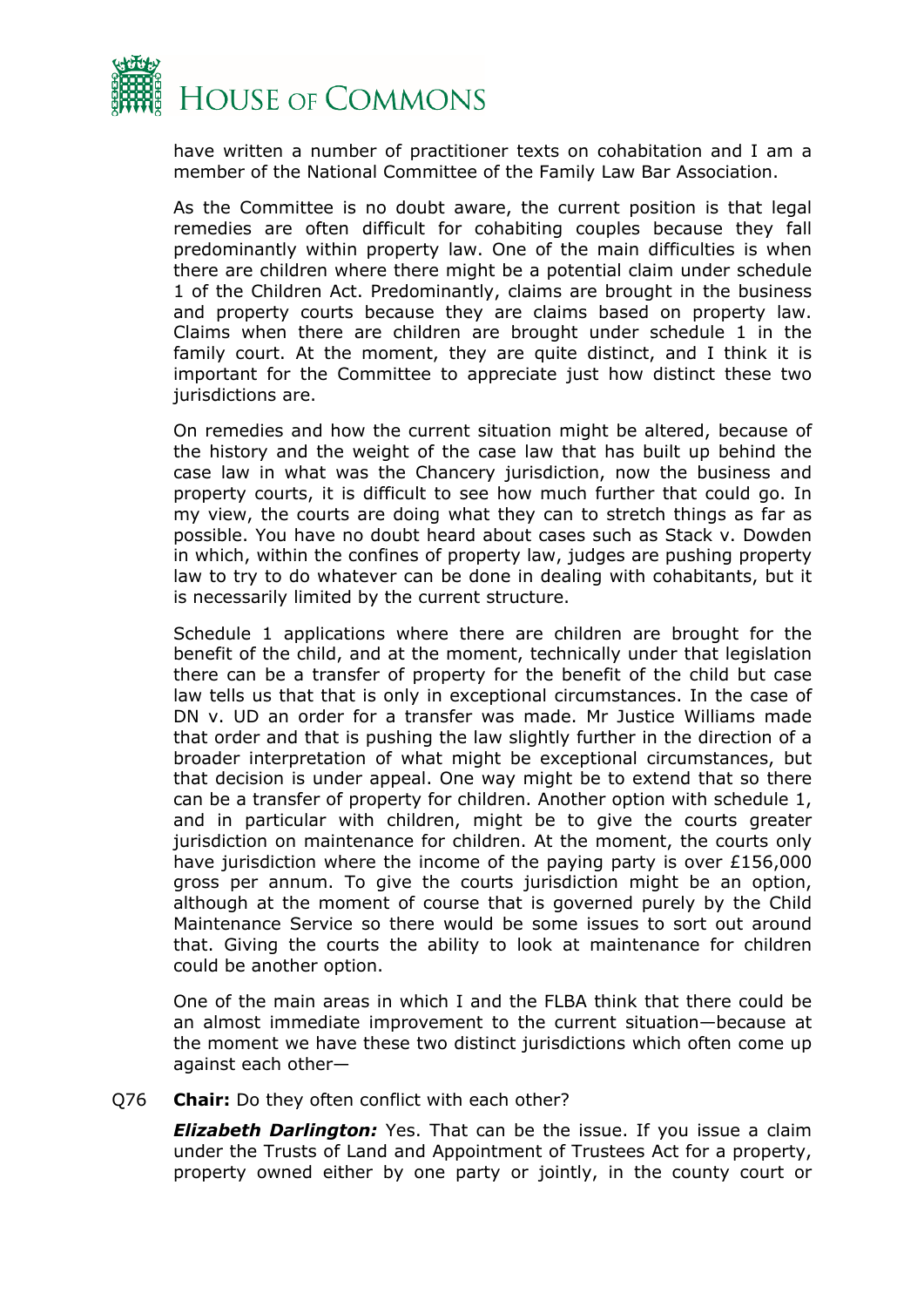

business and property court, and then you have a schedule 1 application, for example where there is a child, in the family court, you can have this competing jurisdictional issue about which court it should be heard in. All that serves ultimately to increase costs and complexity.

The view of the FLBA is that a relatively simple thing would be to give the family court jurisdiction to hear claims under the Trusts of Land and Appointment of Trustees Act because, at the moment, it simply does not have that jurisdiction. This causes problems, particularly in London, because the central family court cannot deal with TOLATA claims. Where there is also schedule 1 application those claims are transferred to outlying courts or up to a High Court judge who has the jurisdiction. This is not a difficulty I have in Leeds, where there are district judges who can sit under both hats so it is not so much of a problem there.

Q77 **Chair:** Michael, do you have anything to add to that?

*Michael Horton:* Yes. In 2007, the Law Commission suggested that the family courts have the power to make orders for childcare costs. At the moment, the Child Maintenance Service will deal with general child maintenance unless the non-resident parent is earning more than £3,000 a week. Unless they are in that top-up case, the only thing the court can do by way of payments, regular maintenance orders, is for school fees or if there is a disabled child and the court is dealing with expenses connected with the child's disability. It might be said that there is not much difference in principle between requiring a non-resident parent to pay something towards school fees and paying for childcare costs. The Law Commission proposed this is 2007. It would require an amendment to schedule 1 of the Child Support Act but that would go ahead.

I agree with Elizabeth Darlington that there are ways of making sure that the two competing claims can be dealt with in one court, and it is usually a case of a judge wearing two hats. The judge would be a judge of the county court in the TOLATA claim, a judge of the family court in the schedule 1 claim, and in most places outside London that is in the one building before the one judge and does not cause a problem. There are other ways of giving judges in London that power, and there are statutory instruments that can be done without even amending primary legislation. I was on the Family Procedure Rule Committee for six years and suggested something along those lines but it did not go anywhere.

#### **Chair:** Why?

*Michael Horton:* The Family Procedure Rule Committee always has too much to do and not enough time.

Q78 **Chair:** Okay. Thank you for that. Talking about the Law Commission's 2007 recommendations, we heard from Professor Anne Barlow that cohabitants with children should be treated as if they were married. Does that solve the problem?

*Michael Horton:* I have read her written and oral evidence. It is part of a broader question and if you don't mind, I can deal with that.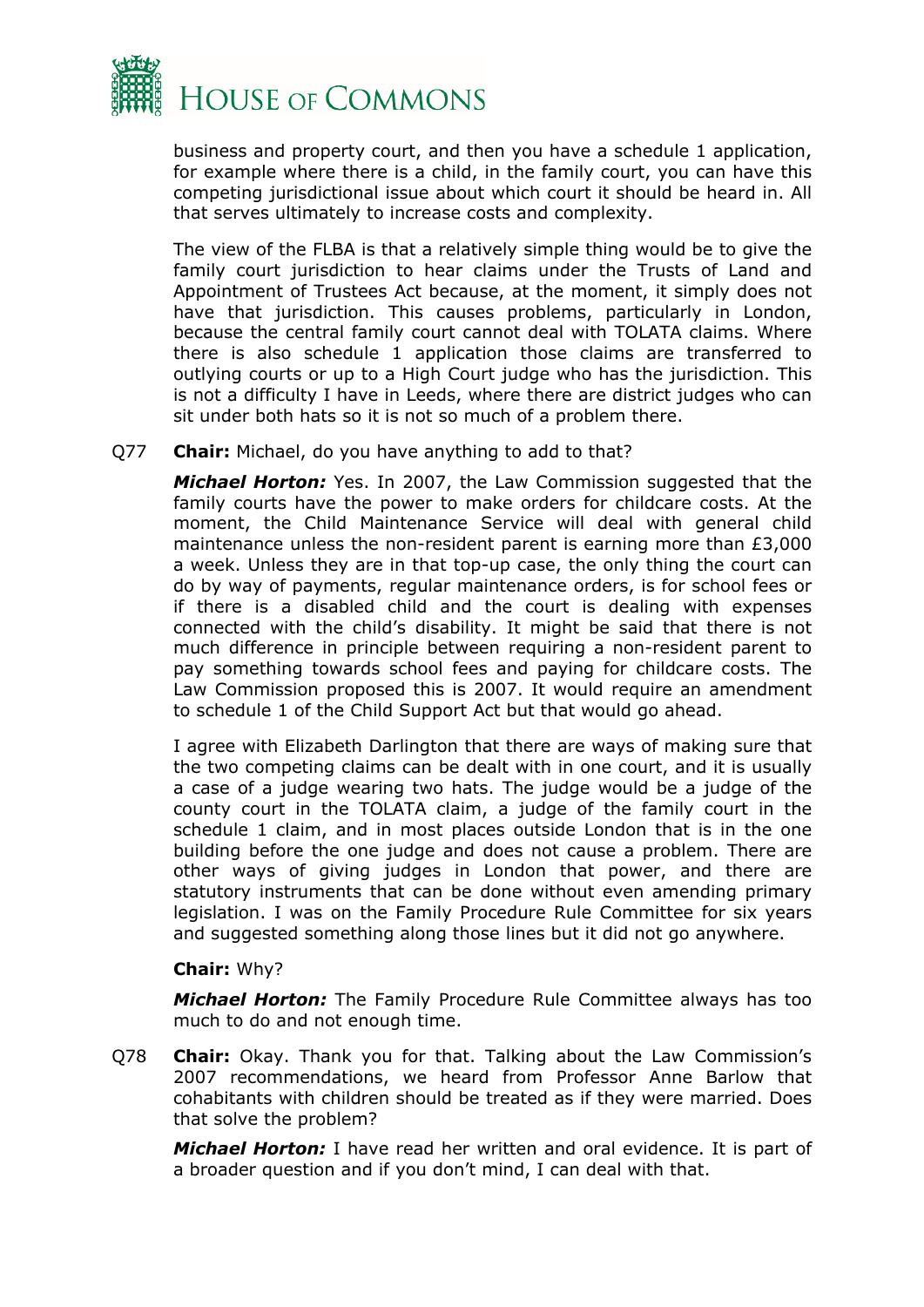

What should the response be? There is the "do nothing" approach, which seems to be the Government's response since the Law Commission's recommendations, but not many people think that is satisfactory. Primarily that is because Elizabeth and I and other family lawyers see people like Mrs Burns in that 1984 case who have been with their partner for many years and have had children who, at the end of the relationship, because their name is not on the title, get nothing. We compare that with someone who had got married along the way and say what is the justification for that different outcome? When was the sliding-doors moment that meant that they did not get married as opposed to getting married? because obviously if they had got married, they would not just be trying to establish a share in the house. That would be taken for granted. They would be looking at what rights they had to future support and sharing pensions that the married comparator would get.

Another thing that is unfashionable, but I will just mention it, is an opt-in system. Most commentators say that it does not protect the people who most need protection but there are some advantages. It seems to me that if a Government are allergic to, or apprehensive about, bringing in an opt-out system, an opt-in system respects people's autonomy, would be brought in with a great deal of fanfare, and would be a way of dispelling the myth of common law marriage. It would be an experiment and I suspect it would be an experiment that would not protect the likes of Mrs Burns because people in those situations would still not opt in.

Family law has often seemed to be saying that family law is just about when things go wrong, and we are there to clear up the mess when relationships break down, whereas an opt-in system could give people rights during their relationship, the right to be recognised by hospitals and other institutions. Lisa Ray was talking about the difficulties that cohabiting partners get in just proving that they are cohabiting to get survivors' benefits under various pension schemes. Opting in to a system would be a way of saying they were a registered partnership, "I don't need to produce my mobile phone bills and bank statements. There is the official bit of paper that does it." However, I think that does not work.

You then have the Law Commission system or treating couples as if they were married if they have children or just treat them as if they were married, which is the full New Zealand response. Most people say the Law Commission report was a balanced report and it recognised that some people do not have a problem with just equating habitation with marriage, but from a practical perspective on treating cohabiting couples as if they were married is this notion that what the family court does in divorce is straightforward and easy to work out, but it is not.

There are two bases upon which family courts deal with assets on divorce. One is the sharing principle and one is the needs principle. Sharing assumes that a marriage is a partnership and on the dissolution of that partnership, you share the assets fairly or equally, but sharing very rarely gets a look-in because most people do not have enough to go round and so needs dominate. Needs is all about what obligations a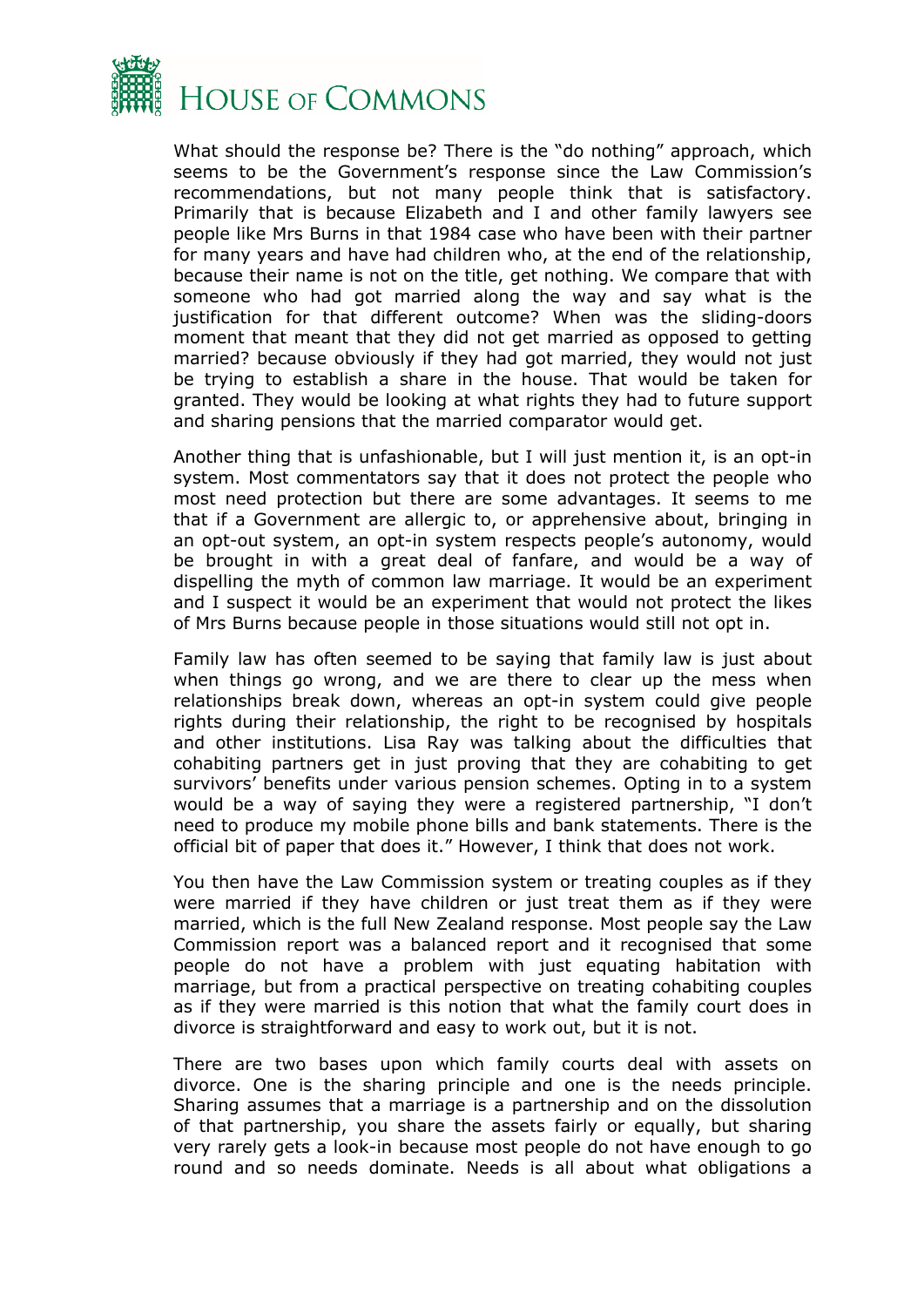

person has to their spouse at the end of their relationship and how long should it last.

Family lawyers do not have a clear answer to that, and it depends on who the judge is and on what they think marriage is all about. How do you transpose those principles to people who have not married? People who have not married do not owe any obligations to each other to support each other, so how do you do that? Then you come back to the only thing we have, which is the concept of relationship-generated need, which seems to be the only common consensus that exists for justifying maintenance on divorce. That is pretty much what the Law Commission is saying. The Law Commission is saying if one party retains a benefit as a result of someone's contribution, you adjust for that. If one party suffers a relationship-generated disadvantage, you adjust for that.

I fear that if you leave it to discretion there will be a generation of cohabitants who will just have to fight test cases to work out what it is that judges are supposed to do. An analogy says that the Matrimonial Causes Act gives judges no map as to where to go, but a few tools about where possibly to steer and you get the same problem if you treat cohabitants in the same way. It ducks the issue. The Law Commission's report, if you are going to introduce an opt-out system, probably is the best way of doing it. It constrains discretion; it makes it more certain. There is no legal aid and there was supposed to be legal aid, but there is no legal aid in a divorce court. People just have to make the best of what is a very uncertain process and a very difficult, not easy to predict outcome in those courts as well.

Q79 **Chair:** Thank you. Elizabeth, do you have anything to add to that?

*Elizabeth Darlington:* I do not want to duck the issue but it is really a policy decision. Particularly having regard to the current law and the fact that it is so bound up in traditional principles, it might be felt that to move to adopting an approach where cohabitants are treated the same as married couples would be a step too far. I agree with what Mike said about the Law Commission proposal back in 2007, which seemed extremely sensible, certainly as a framework, if legislation is introduced.

Q80 **Chair:** Do you think that there could or should be any distinction between cohabitants and cohabitants with children?

*Elizabeth Darlington:* That is certainly one of the areas, not where there are difficulties, but that could be reformed, because it is in that area where throughout the course of a relationship, particularly female partners—I should say not just female partners, of course, the partner with caring responsibilities—can experience the disadvantage brought about by the relationship through looking after the child.

It would certainly make sense to redress some of that unfairness that occurs at the end of particularly a long relationship where, for example, they have lived, effectively, as man and wife, they have two children, the female partner has stayed at home to look after the children and the male partner has gone out to work. At the end of that relationship, on the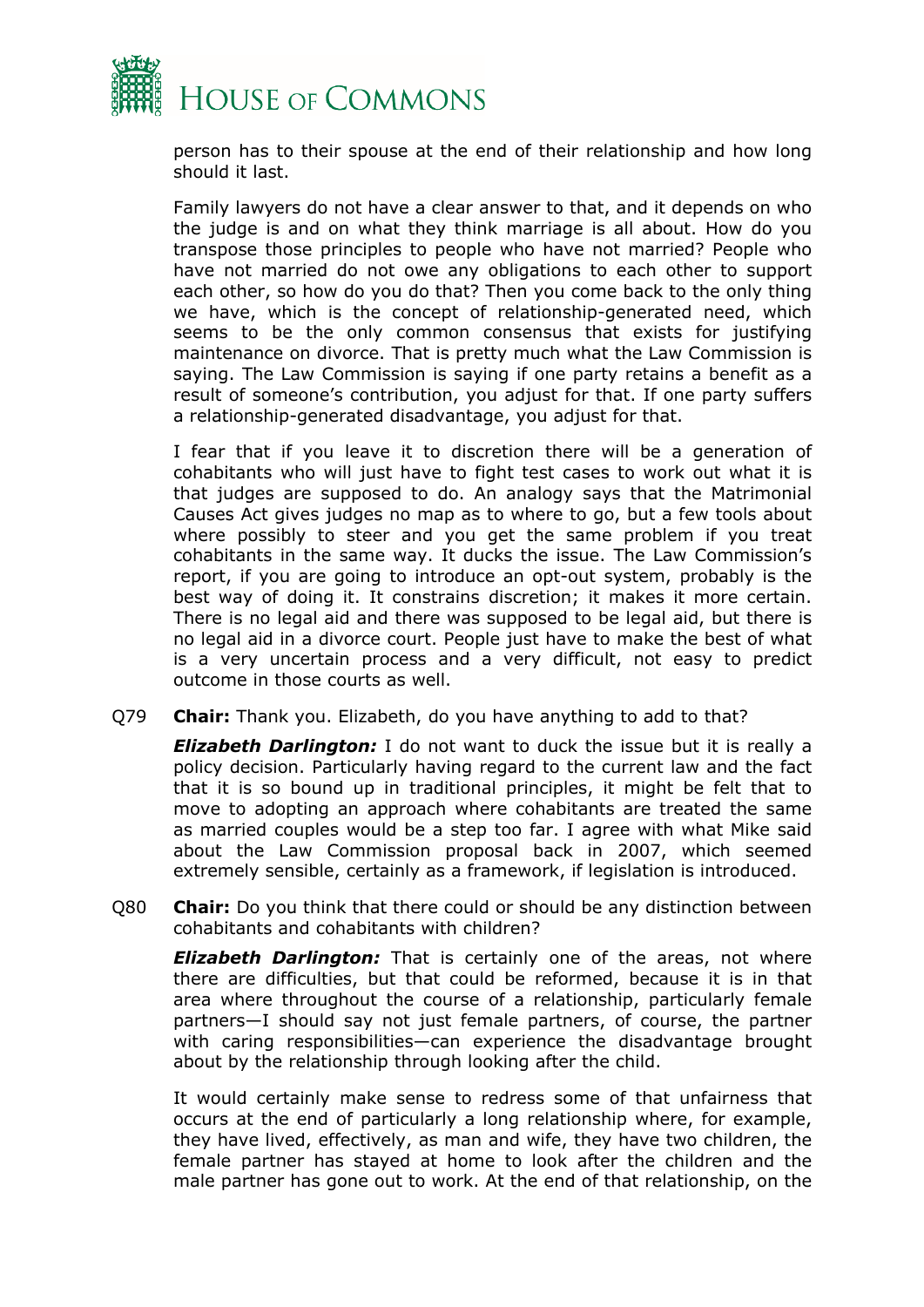

basis of the law as it is at the moment, that female partner—unless she has satisfied the current approach, which is predominantly based on financial contribution to the property, not just that, but mainly—would not have anything.

Q81 **Chair:** While the answers to my questions are certainly focused around property at the moment, can I ask about the cheerful subject of death? Do you think there should be changes implemented around providing for somebody after a cohabitant dies, perhaps in the area of inheritance tax?

*Michael Horton:* I will deal with inheritance tax in a moment, because that is a little bit more of a hot potato. I reread the Law Commission report on this in preparing to come and talk to you, and it struck me how balanced that was.

It is not difficult to see what the law of intestacy is supposed to do. This person did not make a will. Therefore, in general, what would this person, in that situation, want to happen to their property after they died? It is fairly easy to say that if you have been in a cohabiting relationship for a reasonable length of time, you do not have any children and you are not still married to anybody, the law should assume that you intend that to go to your partner.

It gets a bit trickier if you have children, especially if you have children from a different relationship. My instinctive reaction to the report back in 2011 was, "That might cause some difficulty". What is interesting is that they did some public research that Gillian Douglas—one of your earlier witnesses—was involved in. The public response to that was that even where there are children from a previous relationship, a surviving cohabitant who has been in a relationship of a sufficient length should get something as well.

Given that intestacy rules need to be clear and simple to operate, if you are going to do something at all the Law Commission's proposals are the right ones. The alternative is simply to leave a person in that situation to bring a claim under the 1975 Act, and that is unsatisfactory. It leaves them in a real position of difficulty, especially as the more they contribute to a property or their domestic household, the less likely they will be seen as deserving of an award from the court.

My view, having gone back over it, is that the Law Commission proposals are pretty well balanced. They recognised it was divisive but the alternative is simply leaving every single cohabitant—and there are more and more of them who will be in this situation—reliant on finding a lawyer and bringing a 1975 Act claim, which is not straightforward. They are even more obscure, I think, than the work that Elizabeth and I do, which is constructive trust cases, Stack v*.* Dowden. They are really quite specialist indeed.

#### **Chair:** Expensive?

*Michael Horton:* Yes. They are frontloaded. You have to do your homework, you have to get your ducks in a row and make sure that you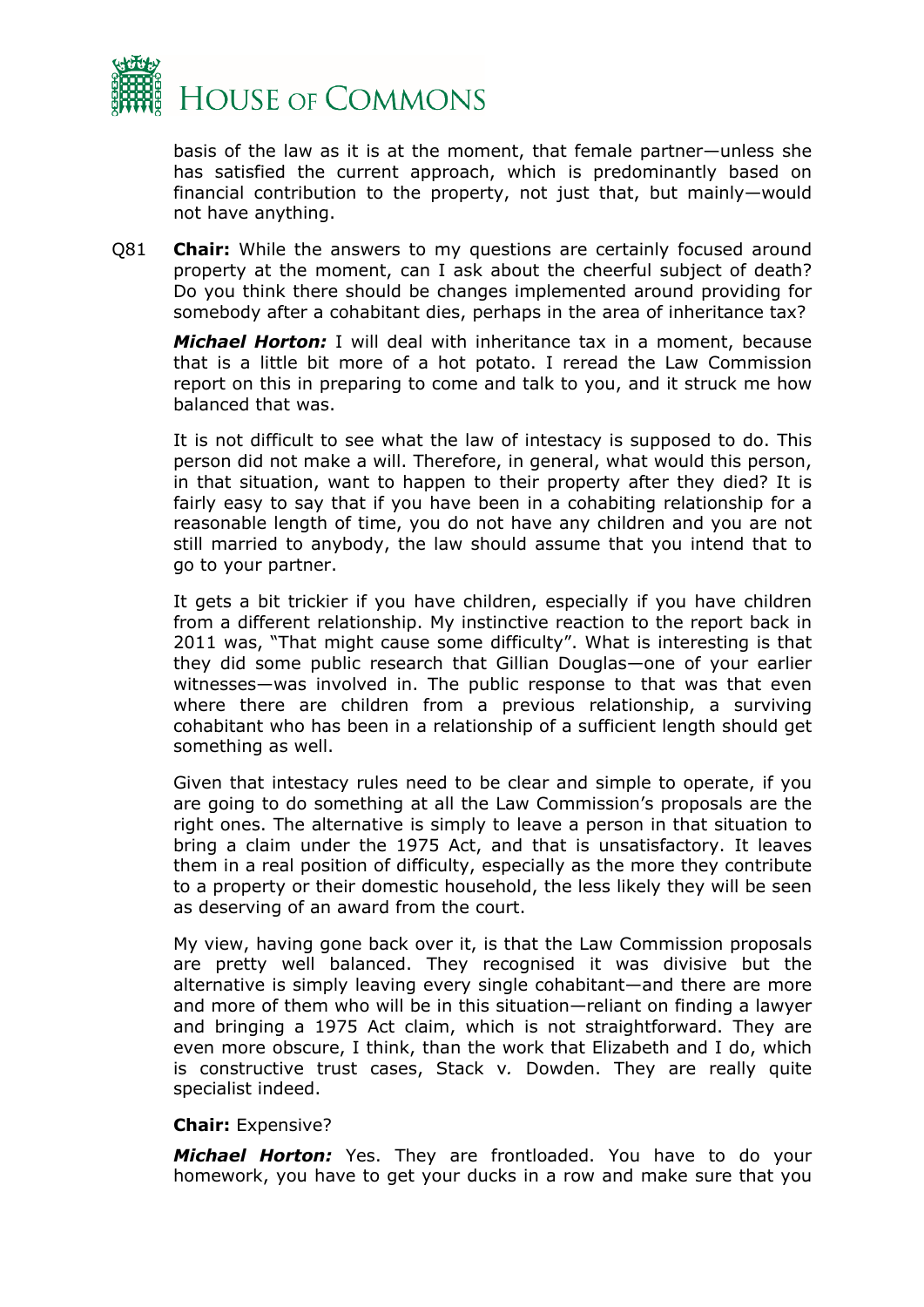

have established that you are living together. You have to ask for information and you may not be entitled to it, which is the other thing, "The car finance agreement was in his name. He has died. Who are you? You're just a stranger. We're not going to talk to you; the Data Protection Act." They have to find someone who is willing to act as an administrator of the estate in those circumstances and who does not have a vested interest in the outcome. There are some real practical difficulties and if they were entitled under intestacy those things would be much easier for them to manage.

#### Q82 **Chair:** Thank you. Inheritance tax?

*Michael Horton:* The canard about this is: if two sisters share a property jointly and one of them dies, why should they have to pay an inheritance tax? There is a political decision to make about inheritance tax, full stop. Spouses and civil partners do get some preferential treatment across the tax situation.

I think there is an argument for saying that if you are going to have this—I know it is a horrible phrase and I get it wrong every time resident nil rate band whereby you can have a bigger part of your estate that is exempt from inheritance tax that you are passing to your child, why should you not be able to have something like that if you are passing it to your cohabitant? Otherwise, a cohabitant has to pay inheritance tax. If the house is over £325,000 and there are no liquid assets in the estate, they have to sell the house to pay the inheritance tax. Then, potentially, when they die, they are faced with paying inheritance tax again. The state has already had a chunk of that money once and it may end up getting a second bite. There are some things that could be done, even if they do not equate spouses and cohabitants, just to make it a little bit less oppressive in those circumstances.

Q83 **Kim Johnson:** Good afternoon, Elizabeth and Michael. I have a couple of questions on legal definition. We have heard from previous evidence sessions that a legal definition of cohabitation should avoid an analogy of marriage and civil partnership. How practical is this? I will start with Michael.

*Michael Horton:* There are two schools of thought on this. The first school of thought is that the existing definition has been there for yonks, it works, and people know how to apply it. I will give you an example. Section 62(1) of the Family Law Act, which is the Act dealing with domestic violence injunctions, defines cohabitants as a couple who are not married or civil partners who live together "as if they were a married partner or civil partners".

Now, if someone went to court and said, "I need an injunction. My partner has been treating me appallingly and used violence against me," and that person came along and said, "Yes, that is all true. You can't make an injunction because although we've been together for 10 years, we are ideologically opposed to marriage and we can't be living together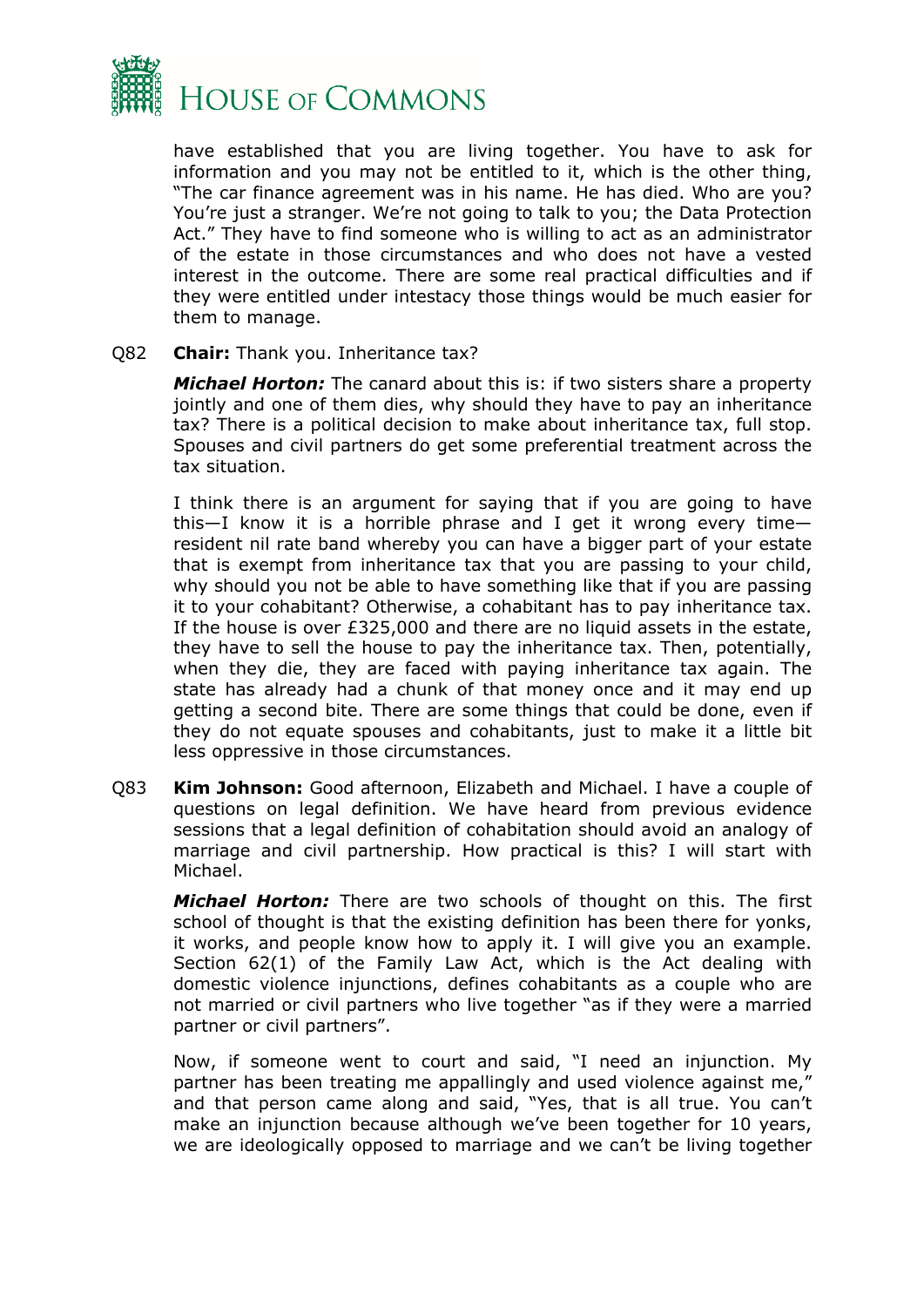

as though we were a married couple", I think the judge would laugh that out of court. It is similar in the Inheritance Act context as well.

There is an argument for saying that although the law at the moment says this, it does not actually mean anything, and if you change the law you potentially invite people to test, "What was this change intended to do? Why has it been changed?" Against that, given that we do not pay much attention to the word "married" in that phrase at the moment, getting rid of it will not make much difference. I think that is the value judgment to be made.

Q84 **Kim Johnson:** Do you have anything else to add, Elizabeth?

*Elizabeth Darlington:* Yes. The FLBA believes that a definition in the terms, "living together as a married couple or civil partners", would be the way to go because it is generally understood and it is used in other legislation. I understand that there are some objections to the use and the comparison of the position in respect of cohabitants with a married couple, which is understandable. However, as I say, the view is that to make it understandable and consistent with legislation in other areas, that expression is sensible.

Q85 **Kim Johnson:** What are the practical challenges in determining when a cohabiting relationship begins and ends?

*Elizabeth Darlington:* Like any definition, it is a matter of evidence, so there would need to be consideration given to that. It might be thought that it is easier to establish when a relationship ends because lawyers are used to determining, with marriage, when parties separate. There are often some issues around that, but I would have thought that in evidential terms, that would be relatively easy to establish. When someone moves out of a property, for example.

It is more difficult with when it began because often, as we know, couples move in together over time. It is more difficult to pinpoint an exact time. One way to approach that would be to establish when they moved physically into the property together. Again, that should be capable of being established by evidence.

*Michael Horton:* Decision-makers, whether they are judges or social security decision-makers, have to grapple with that at the moment, and they seem to be doing okay with it, broadly speaking. There will be some difficult cases and there will be some hard cases. If you have a rule that says, "Only cohabitants with two years' cohabitation qualify", on some occasions someone will fall the wrong side of that line. You need a clear definition and a clear rule. That is the way it will go, I am afraid.

Q86 **Kim Johnson:** You recommended that any new law should follow as closely as possible existing rules on limitation periods in which a litigant can bring a claim. What do you mean by this and why is it so important?

*Michael Horton:* It is all bound up with the idea that if a new cohabitation law comes in, like the Law Commission proposed, like Lord Marks's Bill suggests, that is dealing with the territory. You do not get to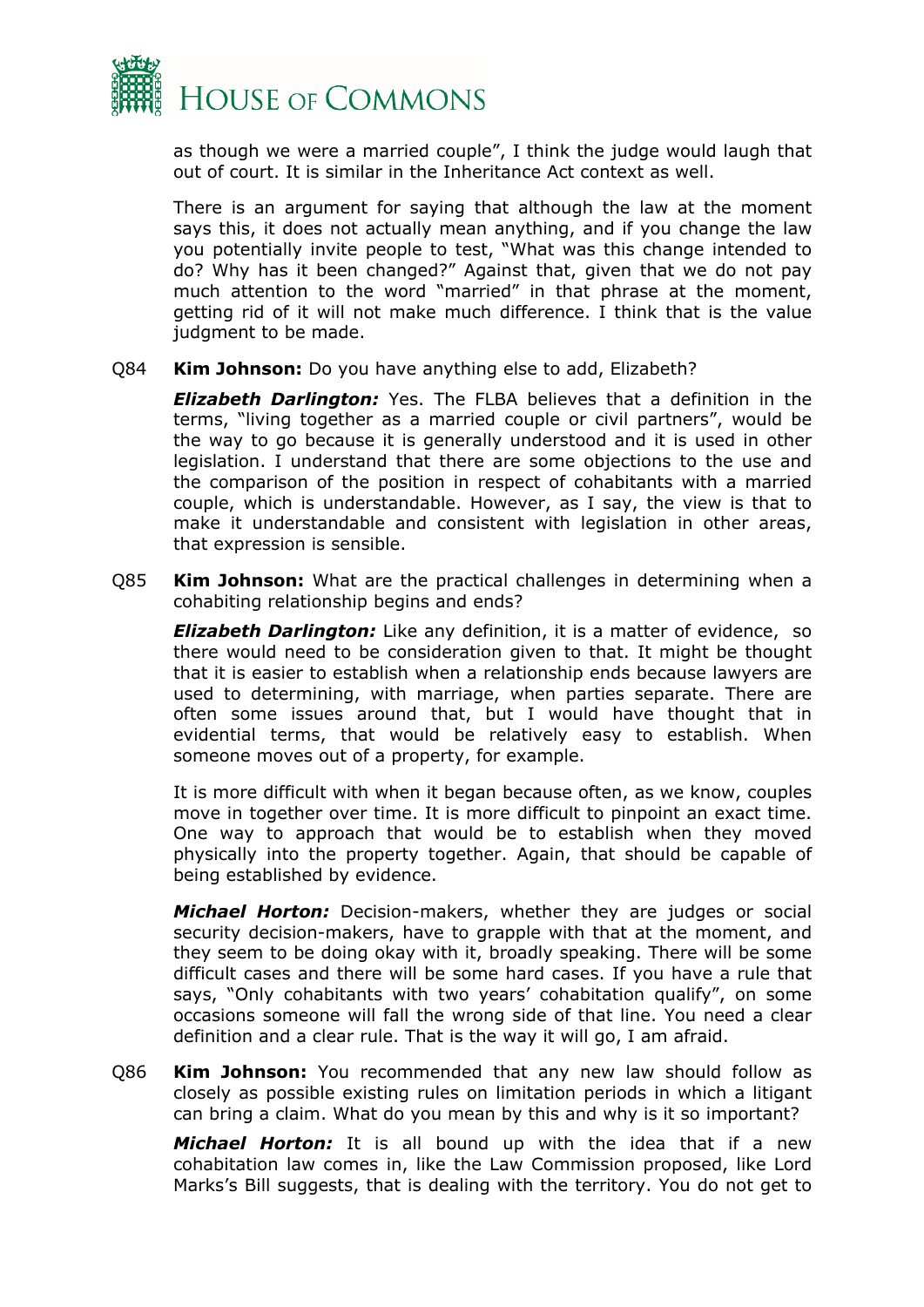

have your Cohabitation Rights Bill claim and your TOLATA claim. Certainly, when I went back and read what the Law Commission said about it, I think they were clear that you are in this system, you have to use that and if you do not do it in time then your claims under both have gone.

I suppose what the author of that bit of our evidence was saying—it was not me—was why should cohabitants be worse off? It may just be that the trade-off is that you get better remedies, but you have to use them in a shorter period of time, as opposed to relying on the general law. There is an argument for saying there is no limitation period at all for a TOLATA claim. If you have a property right, just because you do not claim it, it does not go away. The longer you go about claiming it the less likely a judge will believe you that it is there, but there is no limitation period between co-owners if that is established.

I think our concern was why should a cohabitant be worse off having to use a statutory remedy than they are under the existing law? The argument against that is that everyone needs to know with certainty where they are, and if there is a new statutory remedy people should use it and use it within a particular timeframe.

*Elizabeth Darlington:* As Michael said, there is no real time limit at the moment because they are limited to property law. If you have an interest in a property, you have an interest in a property and you can realise that at any time. If there was to be a statute implemented, as is the case with most statutory frameworks there would be a limitation period. For example, personal injury claims are usually three years, six years for claims in contract and tort, and so on. Under the Inheritance Act, the time limit is very tight. You have only six months from the grant of probate. There is a very tight time limit on that one.

It has been suggested that a time limit of whatever period would be sensible and would lead to certainty. That is perhaps the main concern, that we have certainty around this area. That would be in line with other areas of the legislation.

Q87 **Alex Davies-Jones:** Thank you to the witnesses for joining us this afternoon. It has been very interesting. Can I push you, following on from my colleague Kim Johnson's questions, on the definition? We have focused a lot today on romantic, sexual relationships of cohabiting partners but, as we know, there are lots of cohabiting relationships where there isn't a romantic link. It could be siblings or friends, for example. To push you on the whole, using marriage and civil partnership as an analogy or as a helpful definition when it comes to these cases, does that impact those types of cohabiting relationships where there isn't a romantic link? Is that a concern of yours?

*Michael Horton:* I think that most definitions—certainly the Australian one and I think Lord Marks's Bill—exclude people who would not be able to get married because they were in a prohibited degree of relationship, so siblings would be out. I think then the question is: to what extent do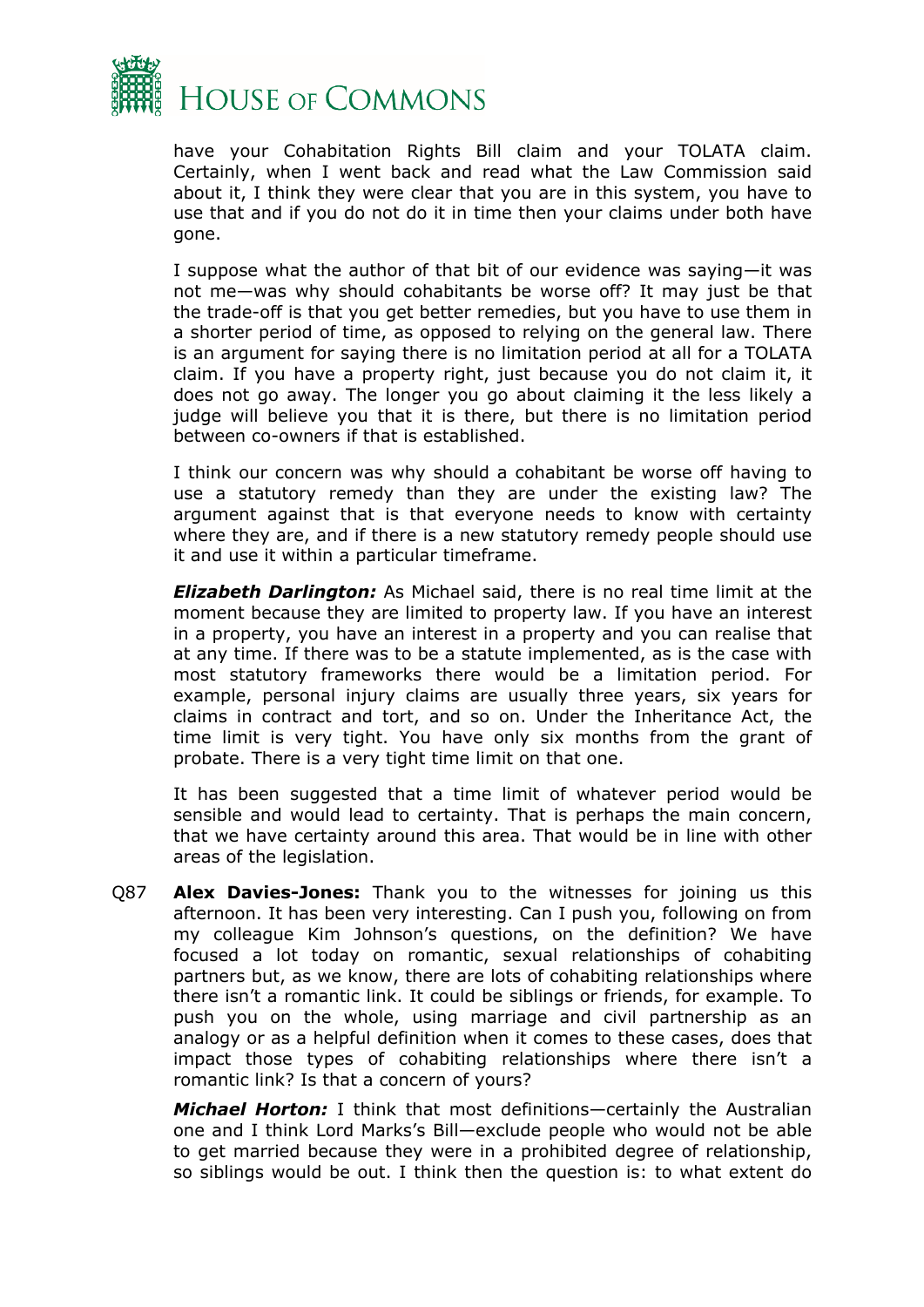

you want to interfere with whatever arrangements purely platonic friends have got? This is not about that. This is generally about what we can objectively see as different from cohabiting relationships as opposed to two friends who might be living together. I think if you had a case like that now that a decision-maker would be able to distinguish between two friends who were living together sharing accommodation on that basis and a genuine cohabiting relationship.

Q88 **Alex Davies-Jones:** Thank you. On the minimum duration period that I know, Michael, you have touched on, we have had conflicting evidence to the Committee about whether or not cohabitants should satisfy a minimum duration period of cohabitation. Do you want to expand on your view on this?

*Michael Horton:* I think Elizabeth is going to deal with that.

*Elizabeth Darlington:* The Law Commission proposed two years. I think Lord Marks's Bill proposes three years. No, sorry, the Law Commission said two to five years, but I think with a general view that it should be two years. It makes sense to me that a period of two years, possibly three, would ensure that there was a committed relationship. It would be easy to apply. It is consistent with the two-year period in the Inheritance Act, so it would lead to consistency and clarity there as well. I support the idea of two years, possibly three.

Q89 **Alex Davies-Jones:** How feasible would it be to suggest that in some court cases there could be a dispensation on this requirement?

*Elizabeth Darlington:* As I have said, I think that the need is for certainty. I am not sure that if a court had discretion to dispense with it there is an argument sufficiently made out for that. It would lead to further litigation around that and so I think the two-year limit would work.

Q90 **Alex Davies-Jones:** Do you have anything to add, Michael?

*Michael Horton:* I agree. I think the difficulty is if you have a dispensing power everyone will come along and say, "Well, my case is exceptional", and you get a flood of people just wanting to dispense with the minimum requirement. If a message goes out, if you do this, and say if you live together with someone for two years that is when you have some rights, either on death or on separation; if you have kids with them you have rights from however long your relationship is; it is nice and clear. It will let people make decisions about that, as far as they can.

I recognise Anne Barlow's point about the person who gives up, say, a public-sector-housing secure tenancy and moves in and it folds within two years. That might just be a hard case. I think that there is also value in having some integrity in the system, having it consistent and clear to understand. The danger is that if you try to do justice in every case you just have a flood of, "Please dispense with the two-year period in my case because I am special".

Q91 **Chair:** On the whole dispelling of the common-law marriage myth, to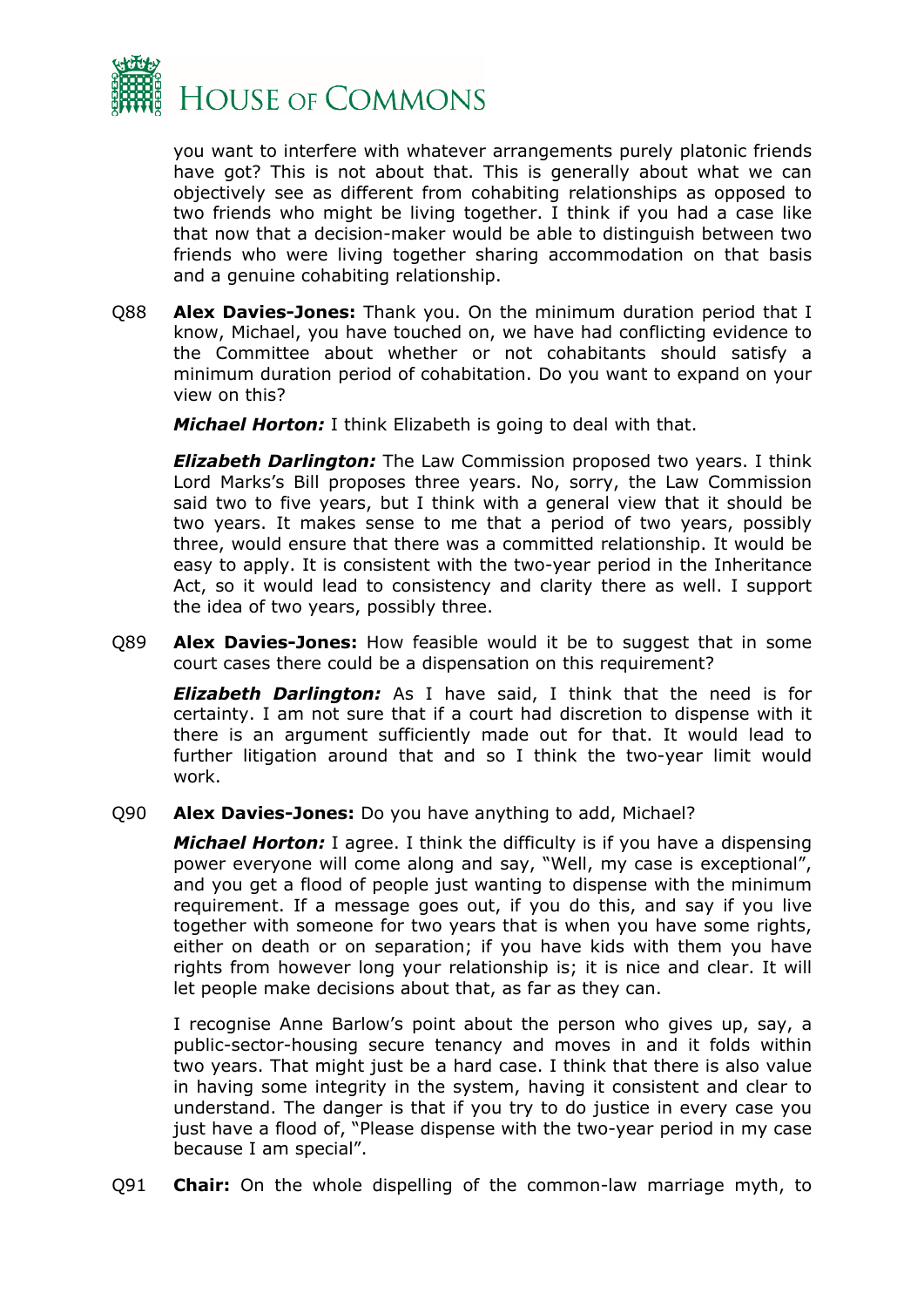

have a fixed period, "After two years you will have rights", could very effectively deal with that, couldn't it?

*Michael Horton:* Again, if the message that goes out—if this ever happens—is clear it will be easier to dispel the existing myth.

Q92 **Jackie Doyle-Price:** Thank you. My question neatly follows on from that. We are focusing very much on rights for cohabitees when things go wrong. Equally, people will make a decision to live as cohabitees for a belief system and so on, and obviously things can change. If we are looking at establishing a pattern of rights that accrue, there still does need to be an ability to opt out of any legal reparations, bearing in mind that we are establishing it. I would like to probe your views on the degree to which you could have a very strong opt-out system or scales of it, recognising that there are obligations to the partners here as well as any belief system on the present relationship. Perhaps I could start with you, Michael.

*Michael Horton:* I was responsible for the opt-out part of our response. I look at it as someone who is dealing quite often with prenuptial agreements and postnuptial agreements in most cases. There the law saws that you can make a prenup, you can make an agreement, but it will not be binding unless the court accepts that it is fair. Some people say that is the worst of both worlds because you pretend that you will give weight to it but actually you have to have a court look into the minutiae as to whether that is fair.

Any system of opt-out has to have the ability to challenge the opt-out if you say you were tricked or misled or bullied into signing the agreement. That is true of any system and even jurisdictions that have strong opt-out clauses on prenups have the ability to challenge the way it was made.

The Law Commission said we do not want any formality involved in this and so, if you have an opt-out clause, you should be able to say that it is manifestly unfair to be able to opt out. My view is that, a bit like the dispensing power, you will have lots of challenges and lots of people saying it is manifestly unfair and that, in a way, spoils or prevents the benefit of having an opt-out system. The stronger the opt-out system the more certain the outcome is, even if that means that someone may have taken unfair advantage as a result of that.

If you have an opt-out at the beginning of a relationship, it is a clear message that says that you have to look out for your own economic livelihood and your own interests because, if you do something that benefits your partner, you are not going to get anything back unless you persuade them to tear up the opt-out agreement.

Q93 **Jackie Doyle-Price:** Moving on from that, can I infer that the less strong the opt-out system is the less likely it is to deliver any material benefit?

*Michael Horton:* I think so. It is interesting, Lord Marks's Bill has the same test. The court can override an opt-out if it is manifestly unfair, but he would have lawyered agreements and they are valid in the first place.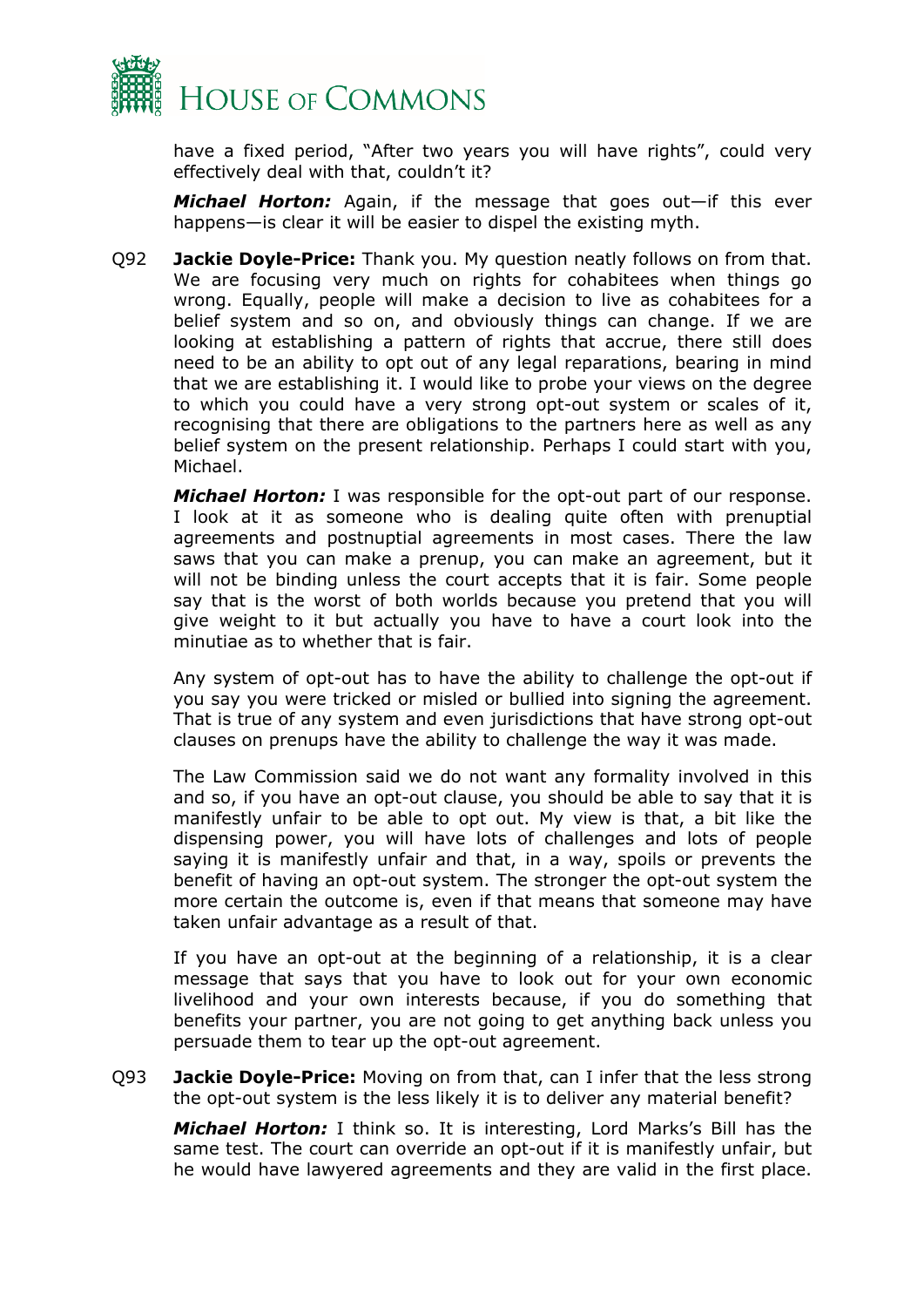

The Law Commission had a compromise on that. It said that you do not need to have lawyers involved. It can still be a valid opt-out, but you could have this safety net dealing with that.

Other jurisdictions have two types of opt-out. I think one of them was referred to by the Law Commission. You can have a basic opt-out, nonlawyered, just the parties themselves, which can be overridden by a court. Then you have a much more formal agreement where parties have had advice, the lawyers certify on the document, "Yes, we have advised this person. They know what they are doing" and they sign it, and that is a cast iron opt-out and that may be the way to do it. People who have not had any representation or advice can opt out, but they can have the ability to say, "I should be allowed to dispense with my opt-out". If you go the whole hog and you have a lawyered agreement, why should it not be upheld?

Q94 **Jackie Doyle-Price:** Would you be confident in the courts being able to take a view about fairness with a more limited opt-out?

*Michael Horton:* We do it all the time with prenups, so yes.

Q95 **Jackie Doyle-Price:** Would that also deal with imbalances in relationship power imbalance?

*Michael Horton:* Yes. It is quite hard. When most people enter into a prenup or other relationship agreement they make sure that there are lawyers on both sides. Lawyers cannot always spot that. It could be quite possible for someone to be bullied into an agreement and their lawyer not know about it because they may be concealing it from their lawyer. You hope that the lawyer would be able to do that. You can argue that now but even if I had legal advice and my partner said, "Unless you sign, the wedding is off and I don't care" and all the rest of it, those sorts of arguments happen now and they will no doubt happen if we do not have an opt-out system and the courts have to address them.

#### Q96 **Jackie Doyle-Price:** Thank you. Elizabeth?

*Elizabeth Darlington:* I think there should be an opt-out system particularly for older couples who might have been married or in a relationship before and have significant capital assets. I think that they tend to be the people who would seek legal advice about opting out from this in any event rather than younger couples who just merrily enter into a relationship, have children, without thinking about it too much. Therefore, I think that there should be an opt-out system and it might be beneficial.

I have been involved in cases, for example, where female partners have come into a cohabiting relationship having got the former matrimonial home from a marriage, then got together with a new cohabitee. That cohabitee might do bits around the house. The female partner might not necessarily want that and then, before she knows it, there is an argument that there is a claim to that property. In a way an opt-out would protect people in that kind of position.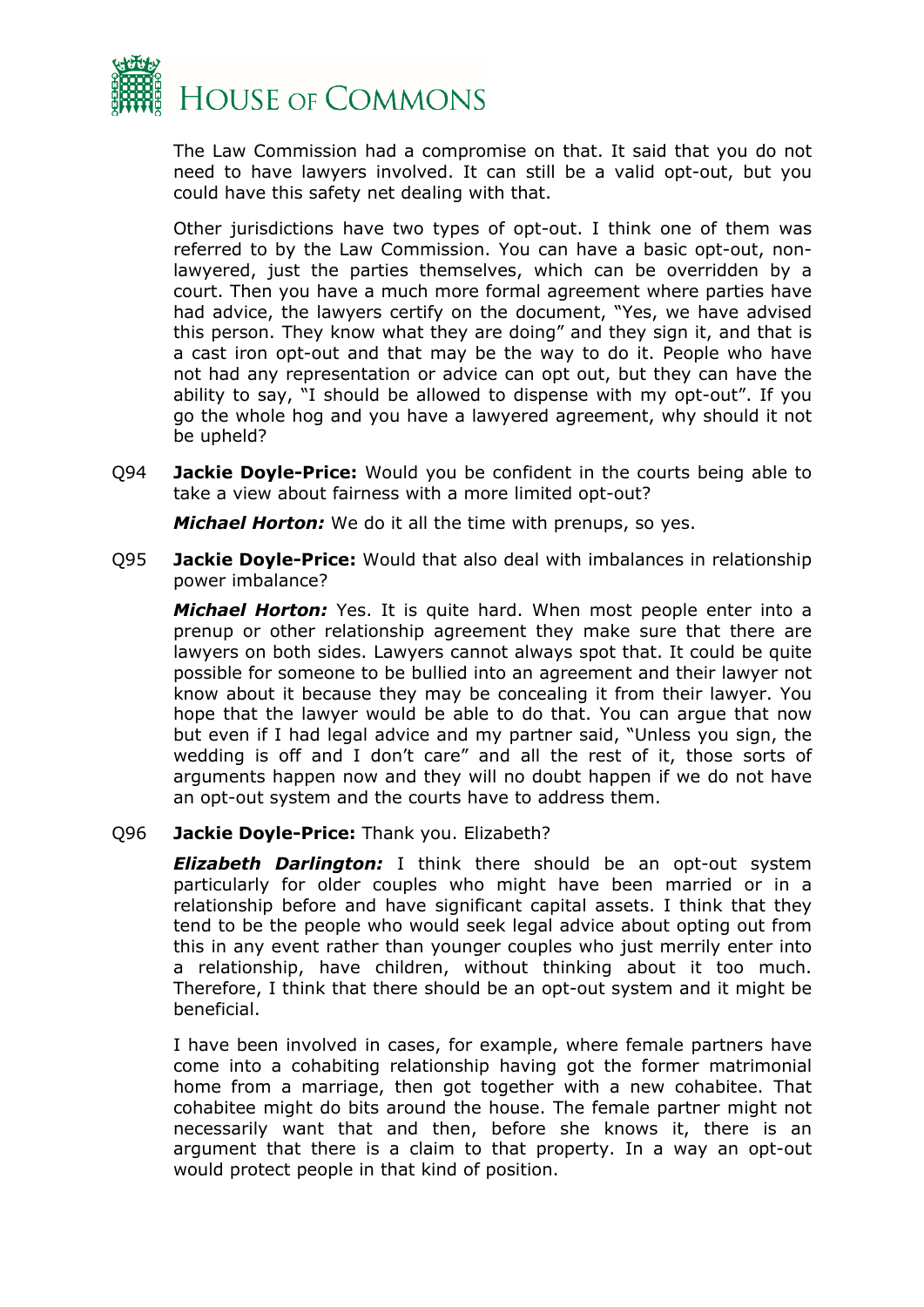

Q97 **Jackie Doyle-Price:** It all gets very messy, doesn't it? I am really interested in this issue about power imbalances and, again, it comes back to something that you said, Michael. There is always going to be a way for a dominant partner to make sure that they have the upper hand in any arrangement. In fact, going a bit further, some partners will deliberately choose not to formalise their partnership precisely to enable them to do that. To what extent do you think an opt-out system can alter those power imbalances, Elizabeth?

*Elizabeth Darlington:* That is a good question. It involves all kinds of issues about coercive control and it is very tricky. I think a legal framework, the implementation of a cohabitation Act with an opt-out, would best deal with these kinds of situations because it would bring clarity and certainty and people could seek advice. That would greatly assist, compared with the situation at the moment where there is very little clarity in the law.

Q98 **Jackie Doyle-Price:** I wonder whether the very existence of a more recognised system would normalise it, just by virtue of spreading understanding about the issues involved for cohabitees, and everybody would become a lot better at understanding how they protect themselves and what is reasonable behaviour. Do you think a lot could be gained from that? I suppose, especially when we relate it to the whole issue around prenups, which when they first started to emerge were very much seen as someone trying to protect their own interest and now they have become very normalised—it is quite natural for people to think about that. In these days of complex financial relationships, it is something we need to encourage people to be a lot less embarrassed thinking about.

*Michael Horton:* I think I agree on that. Especially if you have suffered a relationship breakdown and you have had a messy legal battle, you will want to do a relationship agreement, an opt-out agreement, to hang on to what you managed to salvage from your earlier relationship breakdown.

Going back to your question, I do not think we will be able to eliminate power imbalances. All you can do is have a system that is aware of them. If you have a system that says, "These rights will be given to cohabitants, but you can opt out of them, even if your opt-out is cast iron, if you say for it to be cast iron it has to be done through a lawyer on legal advice on both sides". That is a safeguard. It will catch some but not all cases of coercion or bullying or trickery or misleading behaviour.

It would still be open, as it is now, for someone to say, "Even though I had a lawyer and even though they gave me advice about this, I still was under unfair pressure to sign it and you should absolve me of my deal". That is the way that the law works for prenups, and I do not see why it should be any different for pre-cohabs or opt-out agreements.

**Jackie Doyle-Price:** Do you have anything to add?

*Elizabeth Darlington:* No.